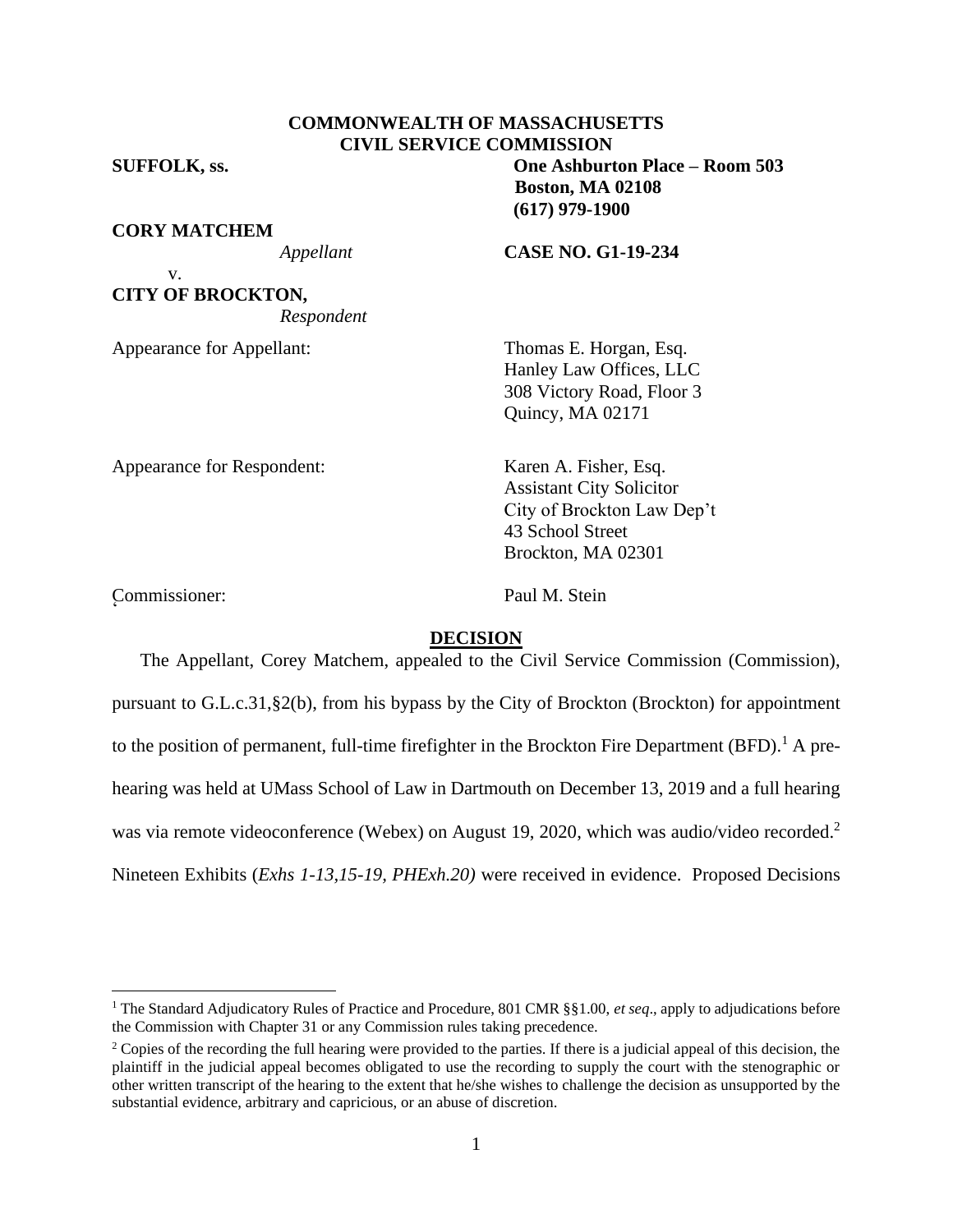were received from the Appellant on October 30, 2020 and from Brockton on November 13, 2020. For the reasons stated, Mr. Matchem's appeal is denied.

### **FINDINGS OF FACT**

Based on the Exhibits entered into evidence and the testimony of the following witnesses: *Called by the Appointing Authority*:

■ Michael F. Williams, BFD Fire Chief *Called by the Appellant:*

■ Appellant did not testify and called no witnesses

and taking administrative notice of all matters filed in the case, pertinent law and reasonable inferences from the credible evidence, a preponderance of evidence establishes these facts:

1. The Appellant, Cory Matchem, took and passed the written portion of the civil service examination for Firefighter on March 24, 2018 and took and passed the Entry Level Physical Abilities Test (ELPAT) portion of the examination on July 11, 2018. His name was placed on the Firefighter eligible list established by the Massachusetts Human Resources Division (HRD) on October 1, 2018. (*Exh.1; HRD Prehearing Submission 11/22/19*)

2. On August 13, 2019, HRD issued Certification 06541 authorizing Brockton to appoint ten (10) Firefighters for the BFD. Mr. Matchem's name appeared on the Certification in  $15<sup>th</sup>$  place in a tie group with four other candidates. (*Exh.1; HRD Prehearing Submission 11/22/19*)

3. Mr. Matchem signed the Certification as willing to accept appointment and completed the required application package. A background investigation was completed and he was interviewed on or about February 22, 2019 by a panel consisting of BFD Fire Chief Williams, Deputy Chief Marchetti, Captain Michael McKenna and Firefighter Victor Soto-Perez. (*Exhs. 1 & 4 through 7; Testimony of Williams*)

4. By letter dated October 30, 2019, Brockton Mayor Rodrigues informed Mr. Matchem that he found him an unsuitable candidate who was "ineligible for employment by the Brockton Fire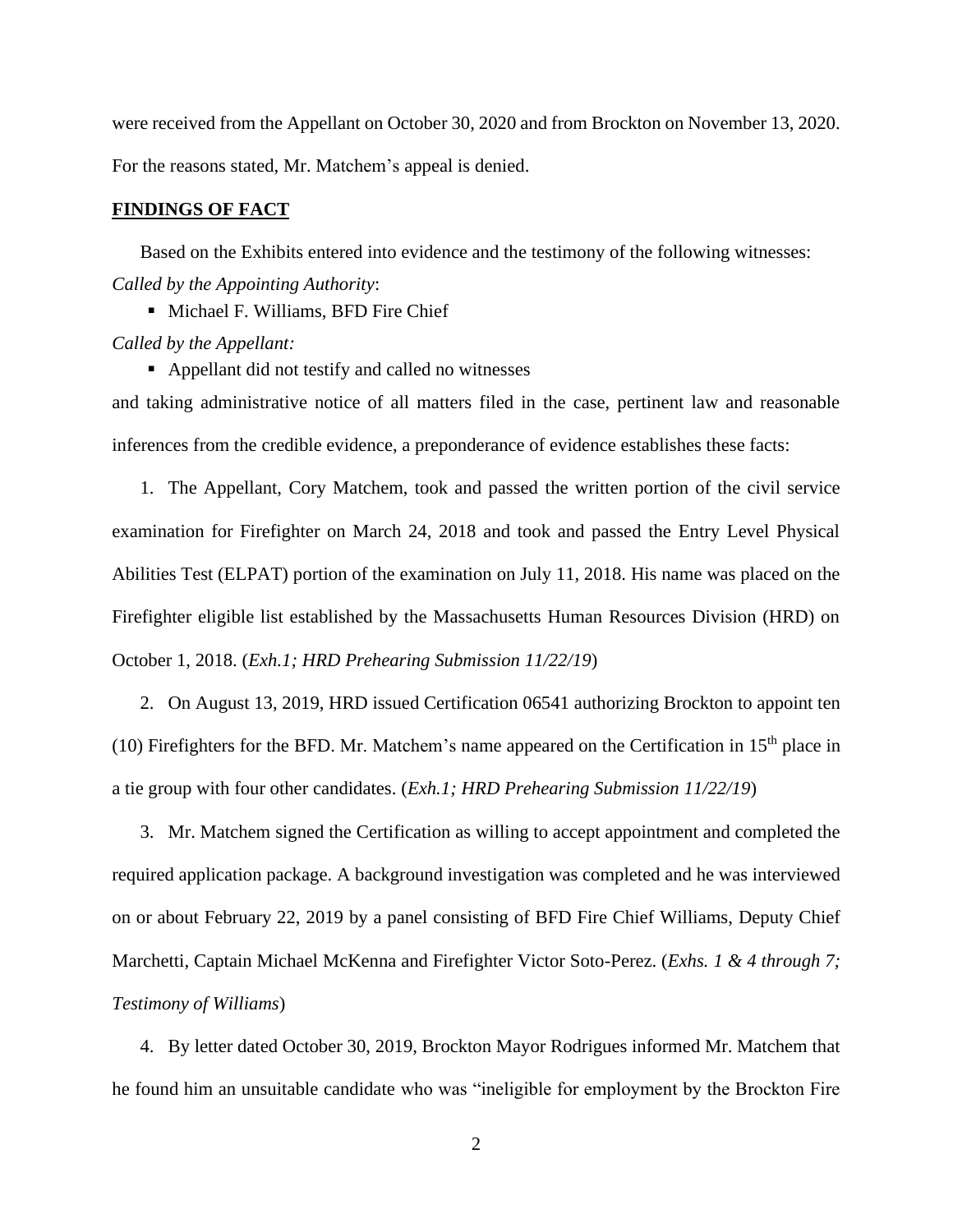Department due to your non-compliance with the department's Tattoo, Body Piercing and Mutilation Policy for New Hires." (*Exh.8*)

5. There were multiple candidates ranked below Mr. Matchem on the Certification who received offers of employment. (*Exhs.1, 9, 11 & 12)*

6. This appeal to the Commission duly ensued. (*Exh. 1;Claim of Appeal*)

## Tattoo Policy

7. Pursuant to the authority vested in the BFD Fire Chief under Brockton Ordinances and

BFD Rules and Regulations, in August 2019, the BFD promulgated a policy applicable to all

future BFD hires, entitled "Department's Tattoo, Body Marking, Body Piercing, and Mutilation

policy for new hires."(BFD Tattoo Police) (BFD Body Art Policy). (*Exhs.1 through 4, 12 & 14;* 

## *PHExh.20; Testimony of Williams*)

- 8. The BFD Tattoo Policy states its purpose:
	- "a. To establish a policy concerning the professional appearance of all employees and to ensure we are maintaining a professional image."
	- "b. The Brockton Fire Department (BFD) has the responsibility of ensuring public safety, maintaining order, and attending to particularly vulnerable and sensitive persons, and to achieve these goals the public must trust and respect its firefighters. Maintaining a professional and uniform fire department is critical to advancing such public trust and respect."
	- "c. Tattoos and body modifications, as forms of personal expression, are frequently symbolic in nature. These symbols and modifications are often displayed without words, which typically convey precise thoughts and meanings. Consequently, a tattoo or body modification's symbolic nature allows a viewer to attribute any particular meaning to that symbol. As such, the meaning of a single symbol or modification can be easily misinterpreted."
	- "d. Misinterpretation of visible tattoos and other body modifications worn by firefighters while on duty can cause members of the public to question a firefighter's allegiance to the safety and welfare of the community, as well as the Department's. This misinterpretation can damage the public's trust and respect that is necessary for the Department to ensure public safety and maintain order."

(*Exh. 4*)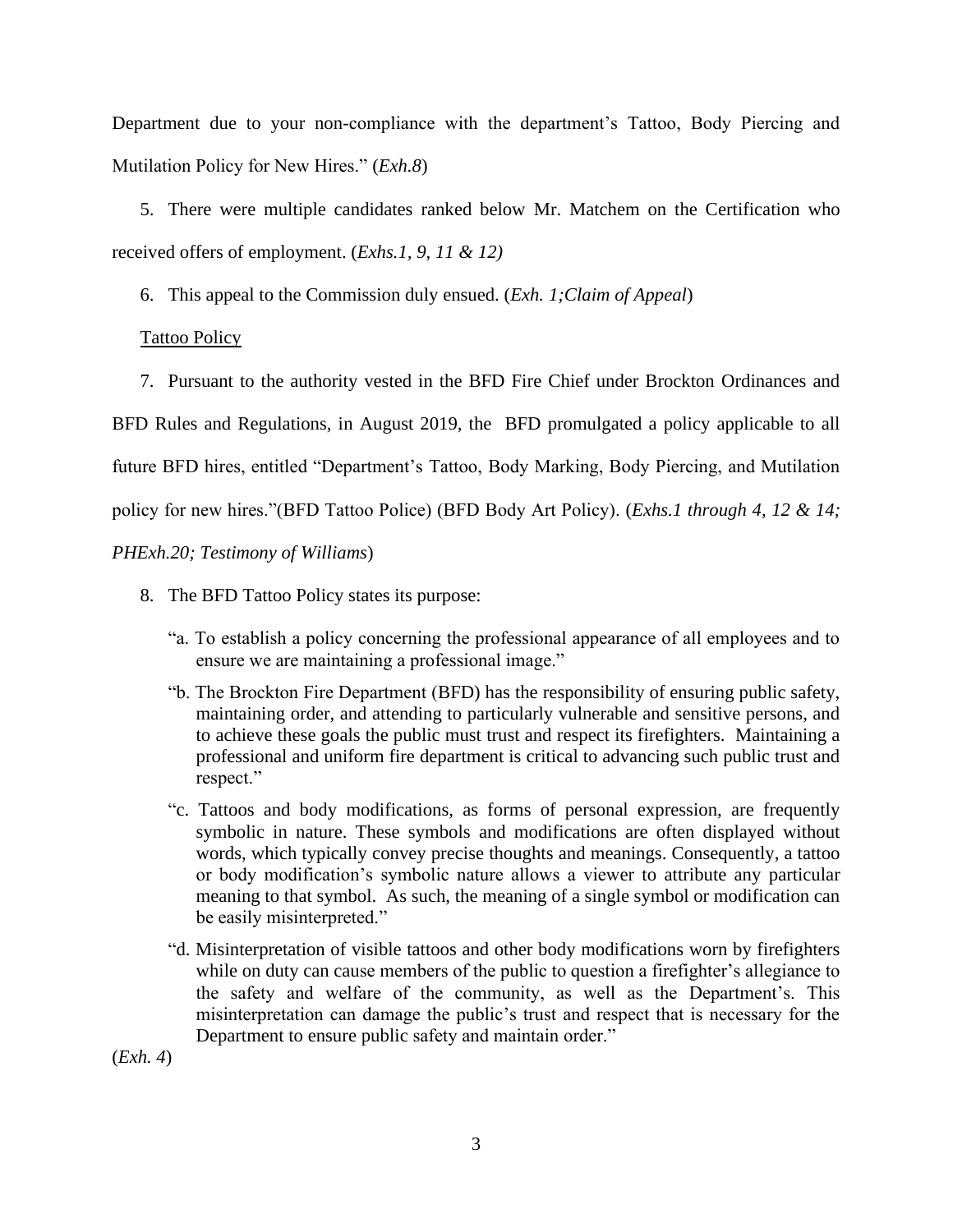9. The BFD Tattoo Policy prohibits two categories of tattoos, brands and body art: (1) those which depict offensive subjects, such as racial, sexist or other similar hatred or intolerance, are prohibited, whether visible or not while on duty; and (2) tattoos, brands and body art (tongue splitting, disfiguring ears, nose and lips) on the face, head, neck or hands are prohibited if they are "visible to public view while wearing any department issued uniform." (*Exh. 4*)

10. An applicant who has a prohibited tattoo, brand or mutilation may remove it and be considered for appointment at a future date. The BFD also has indicated that, if a candidate removes a tattoo before the hiring cycle has been completed, reconsideration of an applicant may be possible. Several other candidates were bypassed based on non-compliance with the BFD Tattoo Policy. (*Testimony of Williams*)

11. The BFD proffered examples of similar tattoo policies adopted by the Brockton Police Department, the Lexington Fire Department, the Stoneham Fire Department; and the Massachusetts Department of State Police; Tattoo Policies of the United States Marine Corp, Navy, Army, Coast Guard and Air Force; and Article XXI, Personal Grooming and Appearance, Body Art" contained in the 2016-2019 Collective Bargaining Agreement between the Town of Duxbury and the Duxbury Permanent Firefighters Association. (*Exhs.10, 15 through 19*)

12. Chief Williams explained that the BFD Tattoo Policy prohibited tattoos on the face, neck and hands and that covering those marking would not be acceptable because, in part, that would raise safety issues. At my request, the BFD produced additional documents containing general orders, memos, bulletins and other similar communications related to BFD uniform requirements, appropriate attire and appearance, fitting and testing firefighters for face masks and the prohibition of facial hair which may impact the proper sealing of such masks. (*PHExh.20; Testimony of Williams*)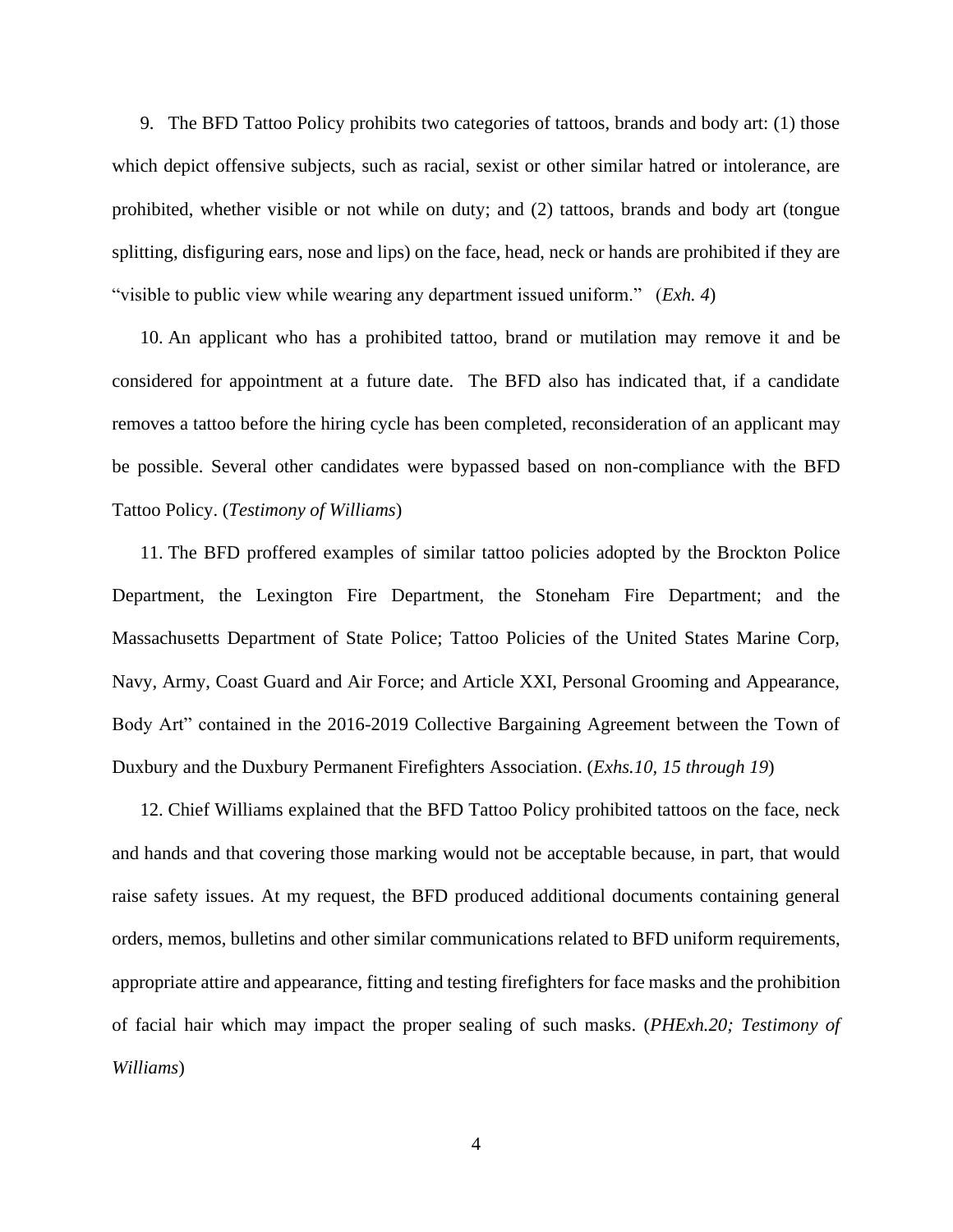13. The Appellant pointed to the fact that three current BFD firefighters have tattoos, brands or body art of the type that the BFD Tattoo Policy prohibits and BFD has never received any complaints about them from the public. (*Testimony of Chief Williams*)

14. Chief Williams acknowledged that current BFD firefighters had non-complying tattoo but offered two explanations for the "new hires only" approach. First, he wanted to take a "proactive" approach rather than wait until he got complaints. Second, the BFD was party to a collective bargaining agreement with the local firefighters' union and he was legally prevented from applying the policy to current firefighters who are union members until Brockton engaged in "impact bargaining" with the union. Chief Williams intends to expand the application of the BFD Tattoo policy to all BFD members and will place that issue on the agenda in the next round of collective bargaining with the union. (*Exh.1; Testimony of Williams*)

15. Mr. Matchem has multiple tattoos, none of which fall into the offensive category that would be strictly prohibited. He has visible tattoos on his face, neck and hands. He also has excessive ear stretching. (*Exhs.1 & 4*)

16. Mr. Matchem's BFD application ascribed the following meanings to his tattoos:

- Front neck candlestick represents honor and light
- Left face/neck lit torch represents "liberty enlightening the world" representing a positive life; Woman's head is a classic style in tattoo imagery standing for good luck and the wings of her hair represent strong independence; "Torches together" is from Judges 15:4 representing the power and positive outcome of teamwork; Two upside down triangle [sic] joined together stands for a strong bond between mother and son in Celtic origins
- Right face/neck umbrella represents Leviticus 19:11, "You shall not steal, nor deal falsely, nor lie to one another." For protection under God's protective umbrella; Cherry blossom represents the beauty of life; Rocket ship was drawn by my son, he dreams to be an astronaut and I wanted to show my encouragement to follow your dreams; Deer represents my son's favorite animal; Water drops are a part of a tattoo of a wolf on the side of my head which is unable to be seen. The wolf represents guardianship and loyalty.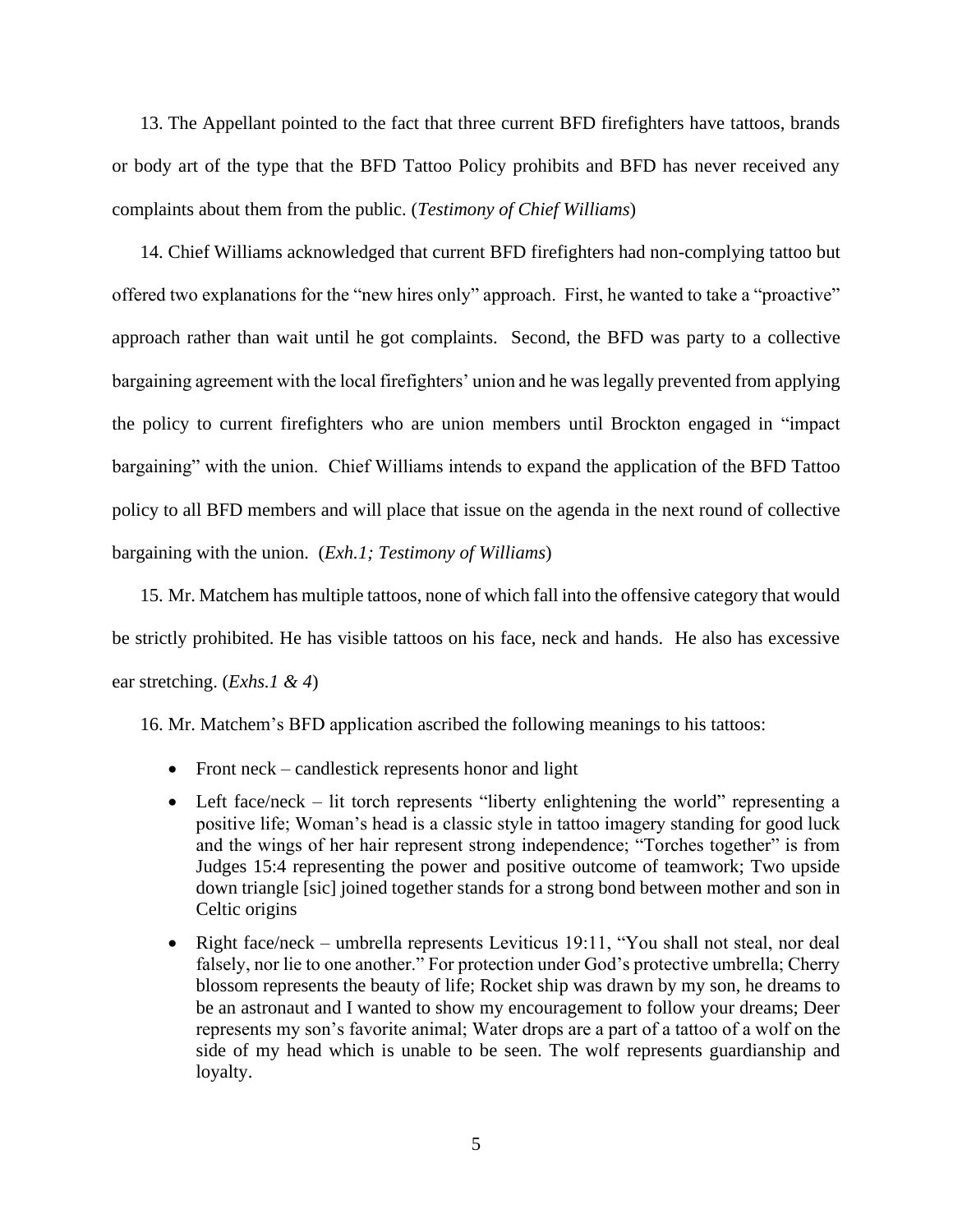- Right hand Bottle containing liquid represents the popular expression "glass half full or half empty" with the words "quite the ride" expressing an outlook on a positive life; VW logo
- Left hand blue and yellow ribbon in support of the Boston marathon bombing victims; deep sea diving helmet in honor of all my family members who have served in the U.S. Navy; "Deep Trouble" the title of my favorite childhood book by R.L.Stine.
- Knuckles (right to left hand) Top knuckles "INVA-SION"; bottom knuckles "Itsatrap" Both are popular phrases/sayings from the Star Wars franchise.

## (*Exh. 4*)

17. One of the personal references provided by Mr. Matchem and interviewed by Dep. Chief Solomon recommended Mr. Matchem as a "great kid, hardworking", but when asked about any weaknesses, stated: "Tattoos". (*Exh. 7; Testimony of Solomon*)

18. Mr. Matchem signed the BFD Tattoo Policy and complied with the requirement to disclose all tattoos, whether visible in uniform or not. He wrote a letter to Brockton indicating that he "acknowledges and respects the policy", he does not agree with it and that he signed the policy under duress. (*Exhs. 1 & 4*)

### **APPLICABLE CIVIL SERVICE LAW**

The core mission of Massachusetts civil service law is to enforce "basic merit principles" for "recruiting, selecting and advancing of employees on the basis of their relative ability, knowledge and skills" and "assuring that all employees are protected against coercion for political purposes, and are protected from arbitrary and capricious actions." G.L.c.31, §1. See, e.g., Massachusetts [Ass'n of Minority Law Enforcement Officers v. Abban,](http://web2.westlaw.com/find/default.wl?mt=Massachusetts&db=578&rs=WLW15.04&tc=-1&rp=%2ffind%2fdefault.wl&findtype=Y&ordoc=2029136022&serialnum=2001441097&vr=2.0&fn=_top&sv=Split&tf=-1&pbc=70F732C1&utid=1) 434 Mass. 256, 259, (2001); MacHenry v. Civil Serv. Comm'n, 40 Mass. App. Ct. 632, 635 (1995), rev.den.,423 Mass.1106 (1996)

Basic merit principles in hiring and promotion calls for regular, competitive qualifying examinations, open to all qualified applicants, from which eligible lists are established, ranking candidates according to their exam scores, along with certain statutory credits and preferences, from which appointments are made, generally, in rank order, from a "certification" of the top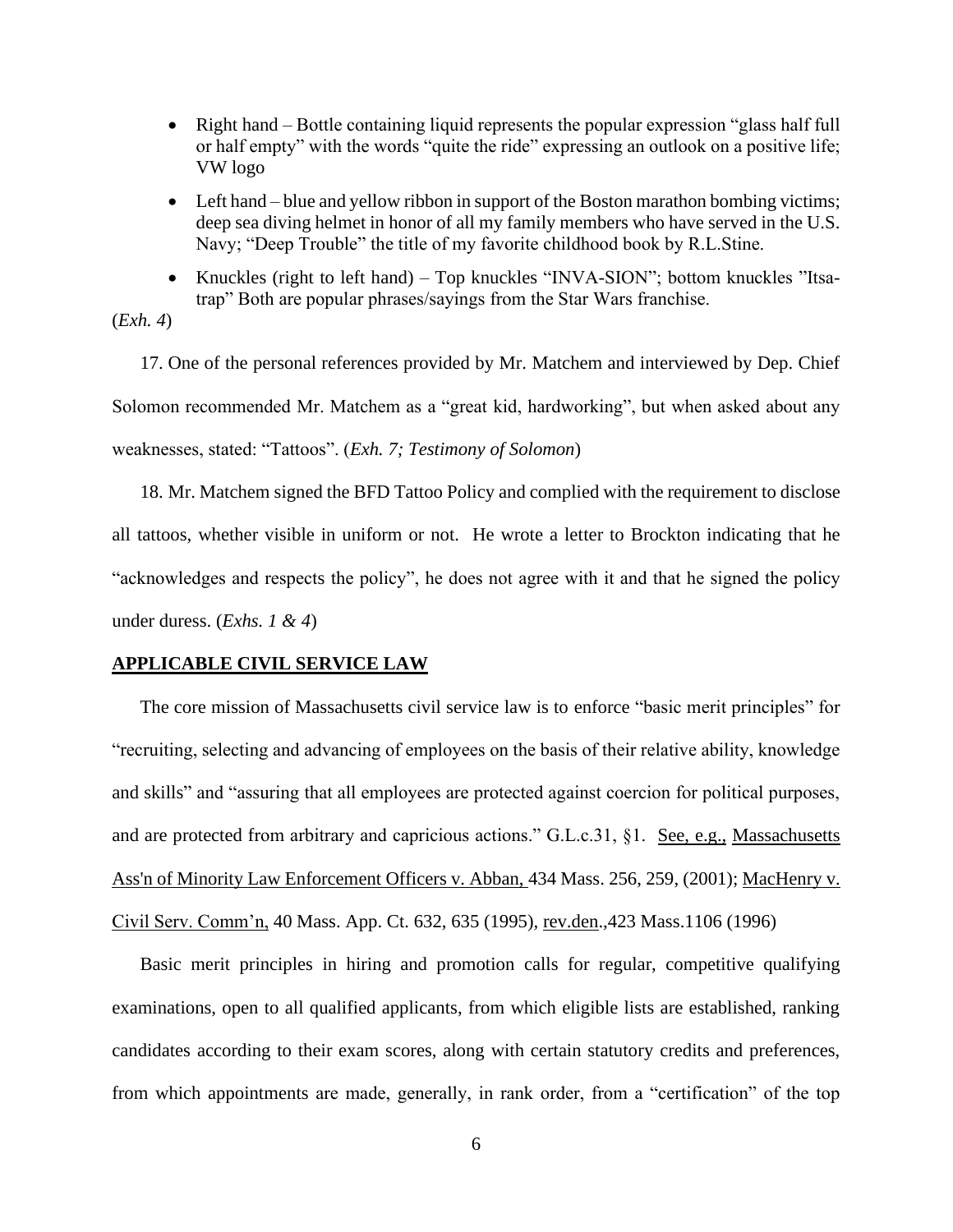candidates on the applicable civil service eligible list, using what is called the 2n+1 formula. G.L.c. 31, §§6 through 11, 16 through 27; Personnel Administration Rules, PAR.09. In order to deviate from that formula, an appointing authority must provide specific, written reasons – positive or negative, or both, consistent with basic merit principles, to affirmatively justify bypassing a higher ranked candidate in favor of a lower ranked one. G.L.c.31, §27; PAR.08(4)

A person may appeal a bypass decision under G.L.c.31, §2(b) for de novo review by the Commission. The Commission's role is to determine whether the appointing authority had shown, by a preponderance of the evidence, that it has "reasonable justification" for the bypass after an "impartial and reasonably thorough review" of the relevant background and qualifications bearing on the candidate's present fitness to perform the duties of the position. Boston Police Dep't v. Civil Service Comm'n, 483 Mass. 474-78 (2019); Police Dep't of Boston v. Kavaleski, 463 Mass. 680, 688-89 (2012); [Beverly v. Civil Service Comm'n, 78 Mass.App.Ct. 182, 187 \(2010\);](http://web2.westlaw.com/find/default.wl?mt=Massachusetts&db=578&rs=WLW15.04&tc=-1&rp=%2ffind%2fdefault.wl&findtype=Y&ordoc=2029136022&serialnum=2023501172&vr=2.0&fn=_top&sv=Split&tf=-1&pbc=70F732C1&utid=1) Leominster v. Stratton, 58 Mass.App.Ct. 726, 727-28 (2003).

"Reasonable justification . . . means 'done upon adequate reasons sufficiently supported by credible evidence, when weighed by an unprejudiced mind, guided by common sense and by correct rules of law' ". Brackett v. Civil Service Comm'n, 447 Mass. 233, 543 (2006); Commissioners of Civil Service v. Municipal Ct., 359 Mass. 211,214 (1971) and cases cited. See also Mayor of Revere v. Civil Service Comm'n, 31 Mass.App.Ct. 315, 321 (1991) (bypass reasons "more probably than not sound and sufficient")

Appointing authorities are vested with discretion in selecting public employees of skill and integrity. The commission "cannot substitute its judgment about a *valid* exercise of *discretion based on merit or policy considerations* by an appointing authority" but, when there are *"*overtones of political control or objectives unrelated to merit standards or neutrally applied public policy,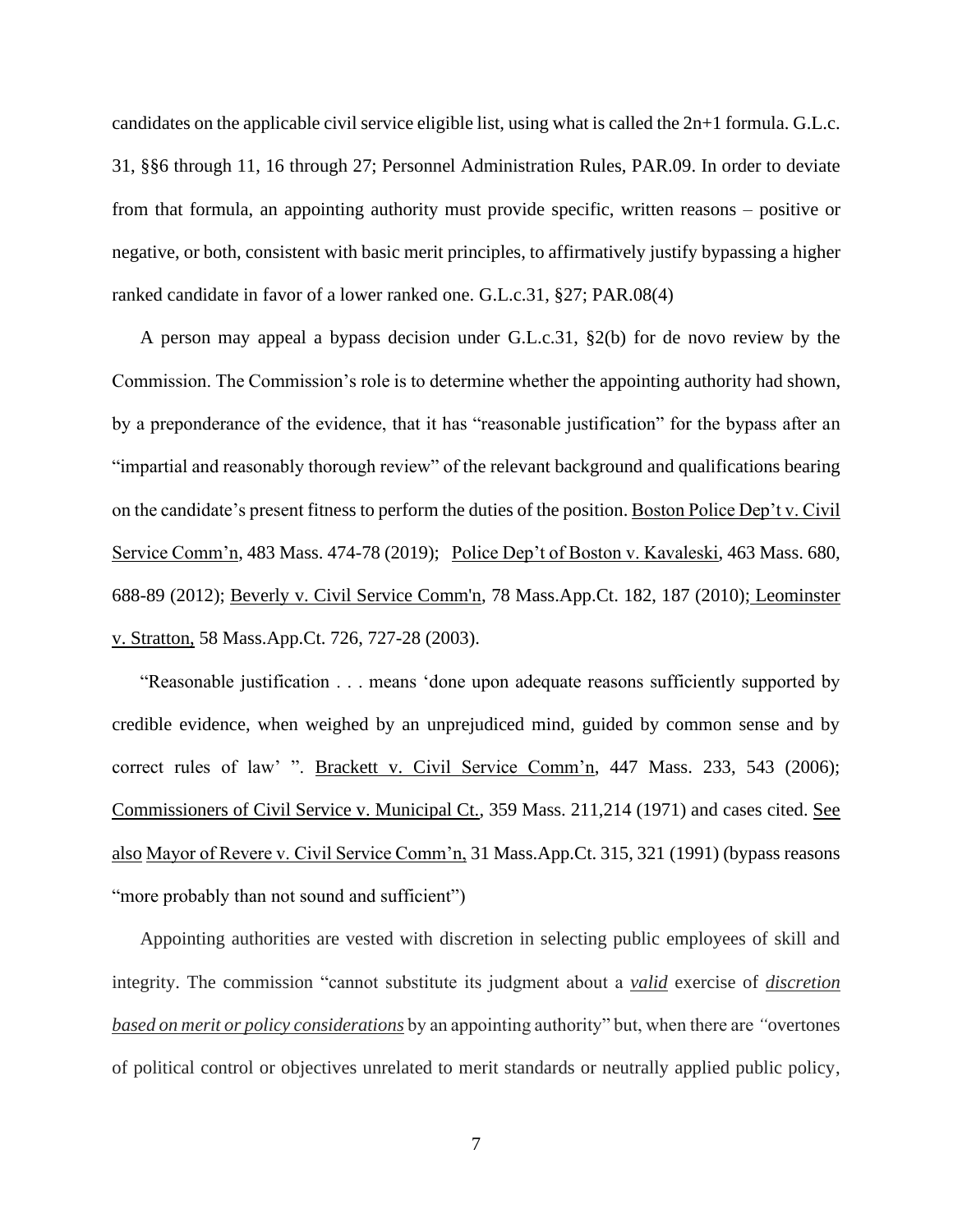then the occasion is appropriate for intervention by the commission." City of Cambridge v. Civil Service Comm'n, 43 Mass.App.Ct. 300, 303-305, rev.den., 428 Mass. 1102 (1997) (*emphasis added*) However, the governing statute, [G.L.c.31,§2\(b\),](https://1.next.westlaw.com/Link/Document/FullText?findType=L&pubNum=1000042&cite=MAST31S2&originatingDoc=Ib21af0ded3bd11d99439b076ef9ec4de&refType=LQ&originationContext=document&transitionType=DocumentItem&contextData=(sc.History*oc.UserEnteredCitation)) also gives the Commission's de novo review "broad scope to evaluate the legal basis of the appointing authority's action"; it is not necessary for the Commission to find that the appointing authority acted "arbitrarily and capriciously." Id.

#### **ANALYSIS**

The parties do not dispute most of the material facts presented in this appeal. They agree, in essence, that the issue before the Commission is whether the BFD Tattoo Policy is discriminatory on its face and unlawful under civil service law. I answer that question in the negative. <sup>3</sup>

### The Validity of the BFD Tattoo Policy As A Matter of Law

The Commission is persuaded that the BFD has established, by a preponderance of evidence, that the adoption of the BFD Tattoo Policy is rationally related to legitimate purposes of maintaining order and a uniform and professional image of the BFD that the public will trust and respect, and preserving public confidence in the ability of the BFD to maintain public safety and attend to particularly vulnerable and sensitive persons. The Commission must give appropriate deference to what a public safety department believes to be necessary to regulate its mission and achieve those goals. The Commission cannot begin to micromanage the application of this policy and substitute its judgment for that of the BFD, as the Appellant effectively as us to do, at least so long as the policy does not intrude on constitutional rights, which is not the case here.

<sup>&</sup>lt;sup>3</sup> The Appellant initially also claimed that the BFD Tattoo policy was unlawfully promulgated by the BFD Fire Chief without approval from the Mayor and City Council, but did not press that clam or argue it in the Appellant's Post-Hearing Proposed Decision. (*See Appellant's Proposed Decision, pp.7-8*) This question would be a matter of municipal law which is not within the purview or expertise of the Commission and I do not need to address it in this Decision.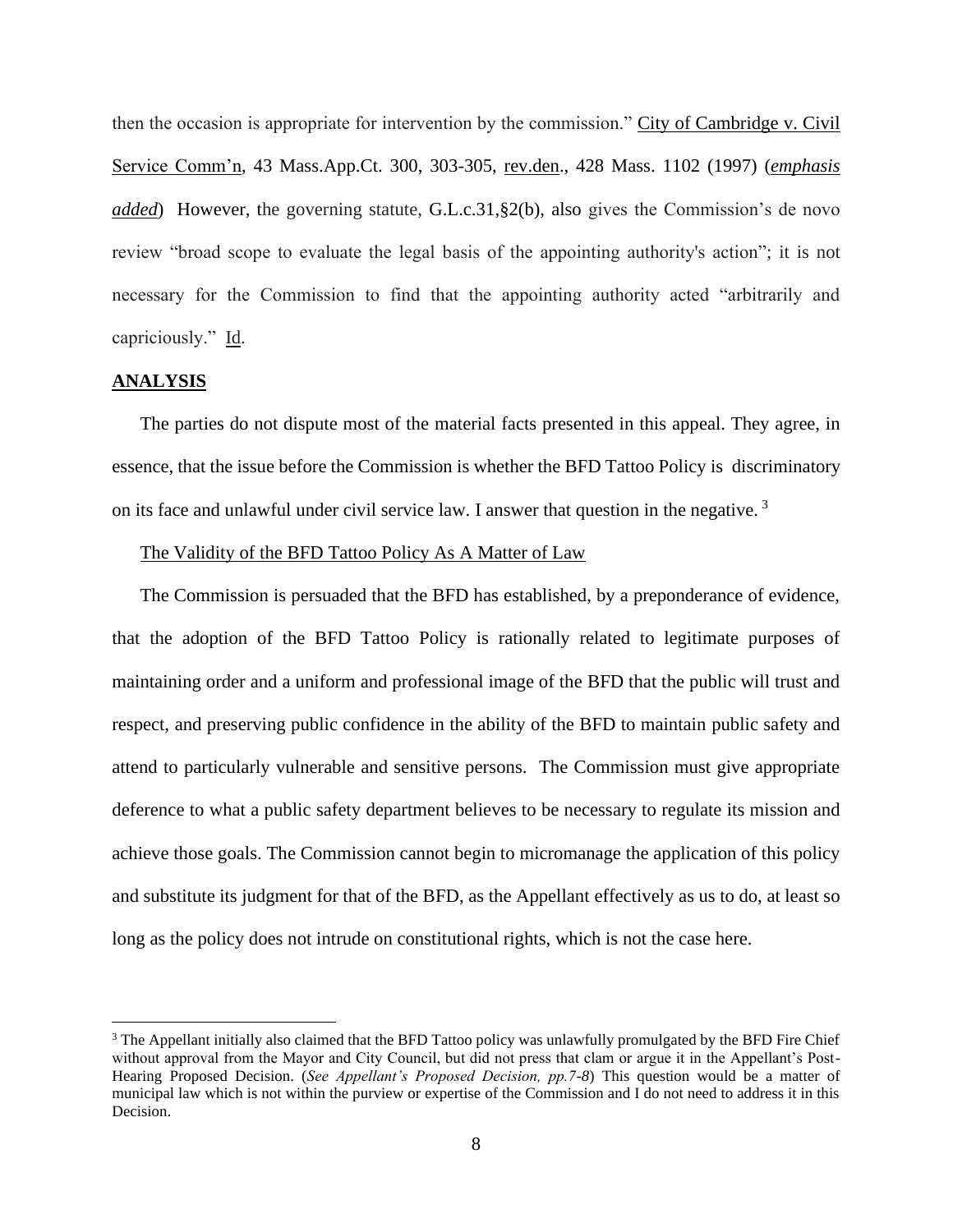As a general rule, police and fire safety departments, commonly referred to as "para-military" organizations, are authorized to regulate the appearance and conduct of its members. As shown by the evidence in this appeal and the weight of judicial authority, for reasons of ensuring safety as well as "good order and discipline," State and municipal police and fire service officers may be ordered, and are lawfully required, to strictly adhere (from head to toe) to dress codes that require specific uniforms and compel on-duty compliance with standards of personal hygiene and appearance, including limitations on adornment of their uniforms as well as conforming to head and facial hair protocols. See, e.g., Kelly v. Johnson, 436 U.S. 238 (1976) (hair grooming); Daniels v. City of Arlington, 246 F.3d 500, *cert.den*., 534 U.S.951 (5th Cir. 2001) (jewelry; "no pins"); Weaver v Henderson, 984 F.2d 11 1<sup>st</sup> Cir. 1993) (Mass. State Police "no mustache"); Risk v. Burgettstown Borough, 2007 WL 2782315 (W.D.Pa.) (no pins); cf. Cloutier v. Costco Wholesale Club, 390 F.3d 126 (1st Cir. 2004), *cert.den*., 1131 (2005) (private employer restricting facial jewelry); Willingham v. Macon Teleg. Pub. Co., 507 F.2d  $104$  ( $5<sup>th</sup>$  Cir. 1975) (private employer hair length rule applied to job applicants); Fagan v. National Cash Register Co., 481 F.2d 1115 (D.C.Cir. 1973) (private employer grooming standards); Morris v. Texas & Pac RR Co., 387 F.Supp. 1232 (M.D.La. 1975) (railroad employee hair length rule).

Tattoos and body art long have been included as the subject of regulation by the Federal military services, the Massachusetts State Police, and numerous municipal police and fire departments for many years. Although tattoos present unique issues and are not completely immune from constitutional scrutiny, as a general rule, the authority of law enforcement agencies to appropriately regulate tattoos and body art that its members (or applicants) chose to embed and display on their bodies is well-established. See, e.g., Scavone v. Pennsylvania State Police, 501 Fed.Appx. 179 (3d Cir. 2012) (rejecting state police applicant with tattoo); Inturri v. City of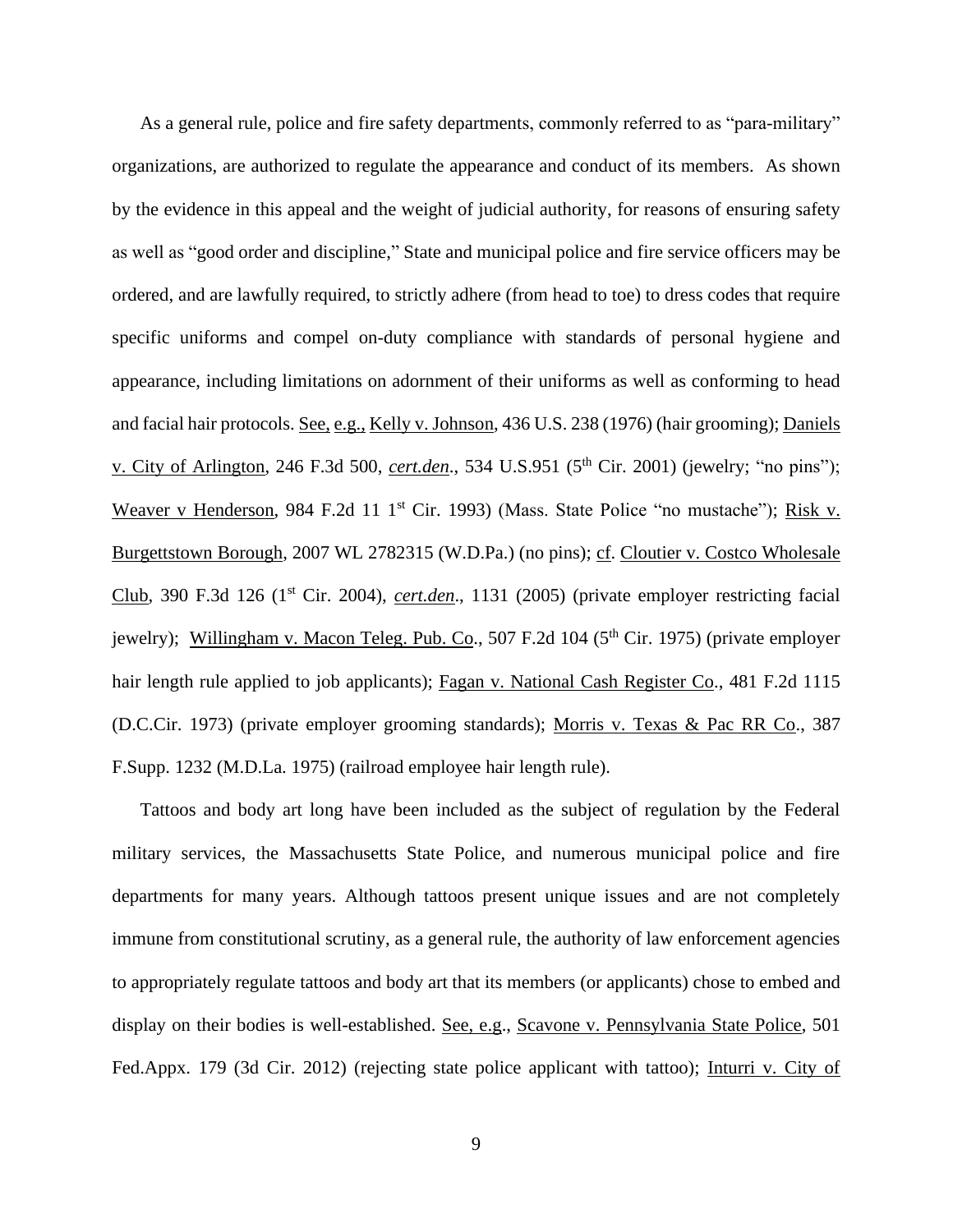Hartford, 165 Fed.Appx. 66 (2d Cir. 2006), *aff'g*, 365 F.Supp.2d 240 (D. Conn. 2005) (police officer tattoos); Medici v. City of Chicago, 144. F.Supp.2d 984 (N.D.Ill. 2015), *remanded,* 856 F.3d 536 (7<sup>th</sup> Cir. 2017) (police officer tattoos); Riggs v. City of Forth Worth, 229 F.Supp.2d 579 (N.D.Tex. 2002) (police officer tattoos). See also Stephenson v. Davenport Comm. School Dist., 110 F3d 1303 ( $8<sup>th</sup>$  Cir. 1997) (student with tattoo); Equal Employment. Opportunity Comm'n v. Red Robin Gourmet Burgers, 2005 WL 2090677 (private employee with tattoo)

With this background in mind, I turn to the Appellant's two Federal constitutional claims.<sup>4</sup>

### Free Speech Under the First Amendment

As a threshold matter, the question arises whether the BFD Tattoo Policy is properly analyzed under the standards governing the limitations on freedom of speech by public employees, under the line of cases beginning with Pickering v. Board of Educ., 391 U.S. 563 (1968), or whether tattoos are more properly evaluated as adornments to law enforcement uniforms and appearance, governed by the line of cases emanating from Kelly v. Johnson, *supra.*

On the one hand, there is some authority that tattoos should be treated as "pure speech", those cases arise mainly in the context of zoning appeals which challenge the validity of restriction on the business of operating a tattoo parlor. See Jucha v. City of North Chicago, 63 F.Supp.3d 2014 (N.D.Ill. 2014) (tattoos are akin to paintings, drawing and writings created in other media that are

<sup>4</sup> It appears that the Massachusetts courts have not been presented with a case that requires deciding the lawful scope of public or private employer regulation of tattoos in the workplace and the Appellant does not specifically raise claims under Massachusetts law or the Massachusetts Declaration of Rights. Based on the related Massachusetts judicial precedent involving similar issues of free speech, I infer that the Massachusetts courts would closely follow Federal precedent in assessing the regulation of tattoos under Massachusetts law. See, e.g., Antonellis v. Department of Elder Affairs, 98 Mass.App.Ct. 251 (2020) (interpreting Federal constitutional law in employee free speech claim); Atterberry v. Police Comm'r, 392 Mass. 592 (1984) (validity of Boston Police regulation under Federal and Massachusetts constitutional law, applying Kelly and Pickering line of U.S. Supreme Court cases); Perriera v. Commissioner of Social Services, 432 Mass. 251 (2000) (same; First Amendment, Massachusetts Constitution and common law claims); Howcroft v. City of Peabody, 51 Mass.App.Ct. 573 (2000) (police officer's free speech claim; Federal constitutional and Massachusetts civil rights laws); Rowe v. Civil Service Comm'n, Suffolk C.A. 2019-3005 (Sup.Ct. 2021), *appeal pending* (free speech issues involving Boston firefighter)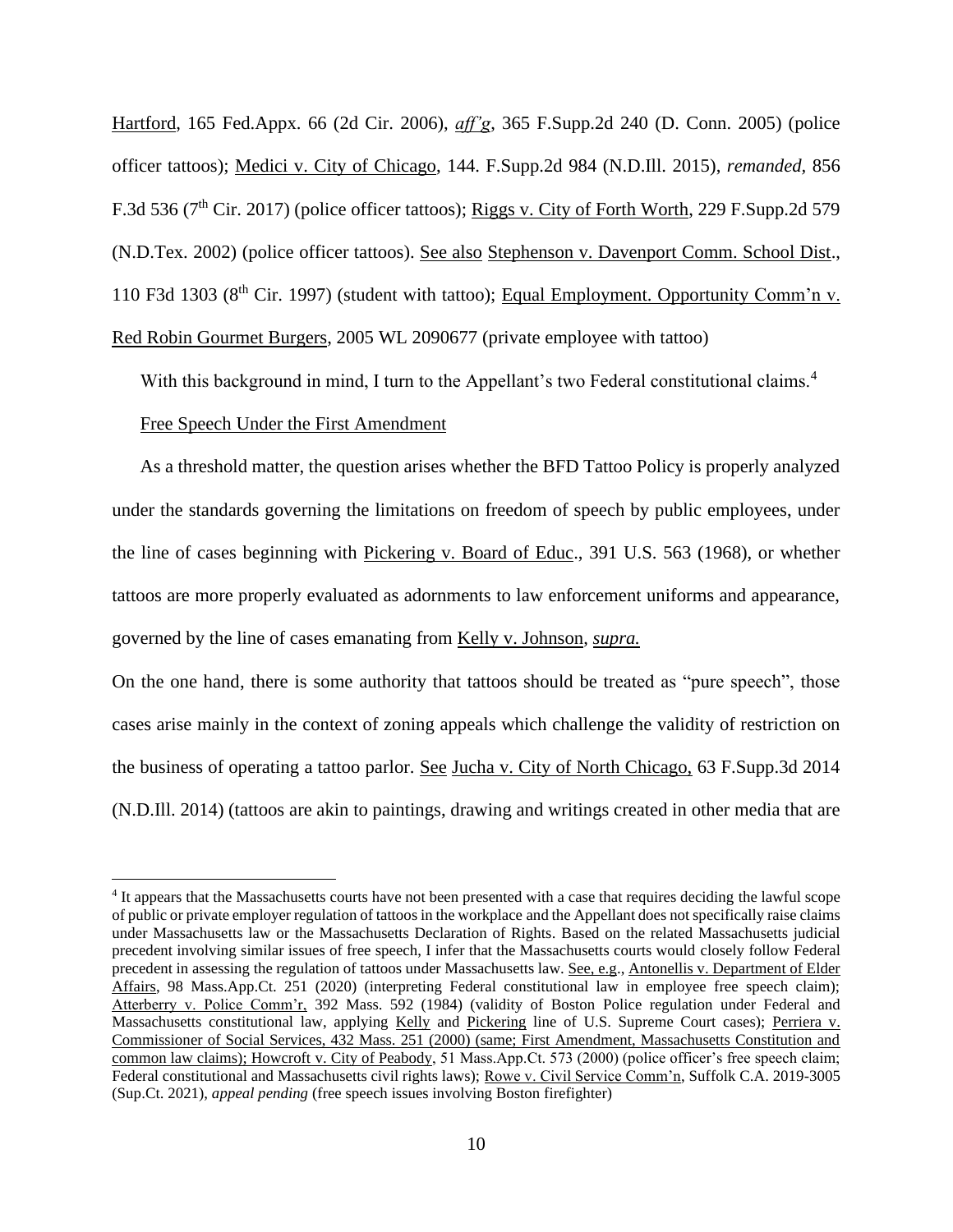undeniably protected"; city may regulate tattoo parlor by zoning restrictions on speech "reasonable [in] time, place and manner"; Colman v. City of Mesa, 230 Ariz. 352 (2012) (tattoos are "pure speech" and the "process of tattooing' is no less protected under the First Amendment than "the art of writing is no less protected than the book it produces, nor is painting less an act of free speech than the painting that results"); Voight v. City of Medford, 22 Mass.L.Rptr 122 (Middlesex Sup, Ct. 2007) (tattooing is protected art form under First Amendment). On the other hand, for purposes of analyzing the validity of restricting display of tattoos by onduty law enforcement, I find the better approach is to view them, not as a "form of speech on matters of public concern" but, rather, as comparable to regulation of appearance and/or adornments on an officer's uniform. E.g., Inturri. City of Hartford, 165 Fed.Appx. 66 (2d Cir. 2006); Stephenson v. Davenport Comm. School Dist., 110 F.3d 1303 (8<sup>th</sup> Cir. 1997); Medici v. City of Chicago, 144 F.Supp.3d 984 (N.D. Ill. 2013), *remanded*, 850 F.3d 530 (7<sup>th</sup> Cir. 2017); Riggs v. City of Fort Worth, 229 F.Supp.2d 572 (N.D. Tex. 2002) This approach also makes sense considering that, a police officer or firefighter on-duty and in uniform, "speaks not as a citizen . . . but instead as an employee . . . ." and therefore, cannot get past even the first prong of the Pickering test. Daniels v. City of Arlington, 246 F.3d 500, 503-504 (5<sup>th</sup> Cir.), cert.den., 534 U.S. 951 (2001)

Under this approach, the law enforcement officer asserting a violation of constitutional rights bears the burden to establish that the restriction serves "no rational purpose" as a legitimate means for the enforcement or exercise of the law enforcement agency's police powers. In Kelly v. Johnson, 425 U.S. 238, 247-48 (1978), the Supreme Court upheld a police department's grooming regulation, stating:

". . . Choice of organization, dress and equipment for law enforcement personnel is a decision entitled to the same sort of presumption of legislative validity as are state choices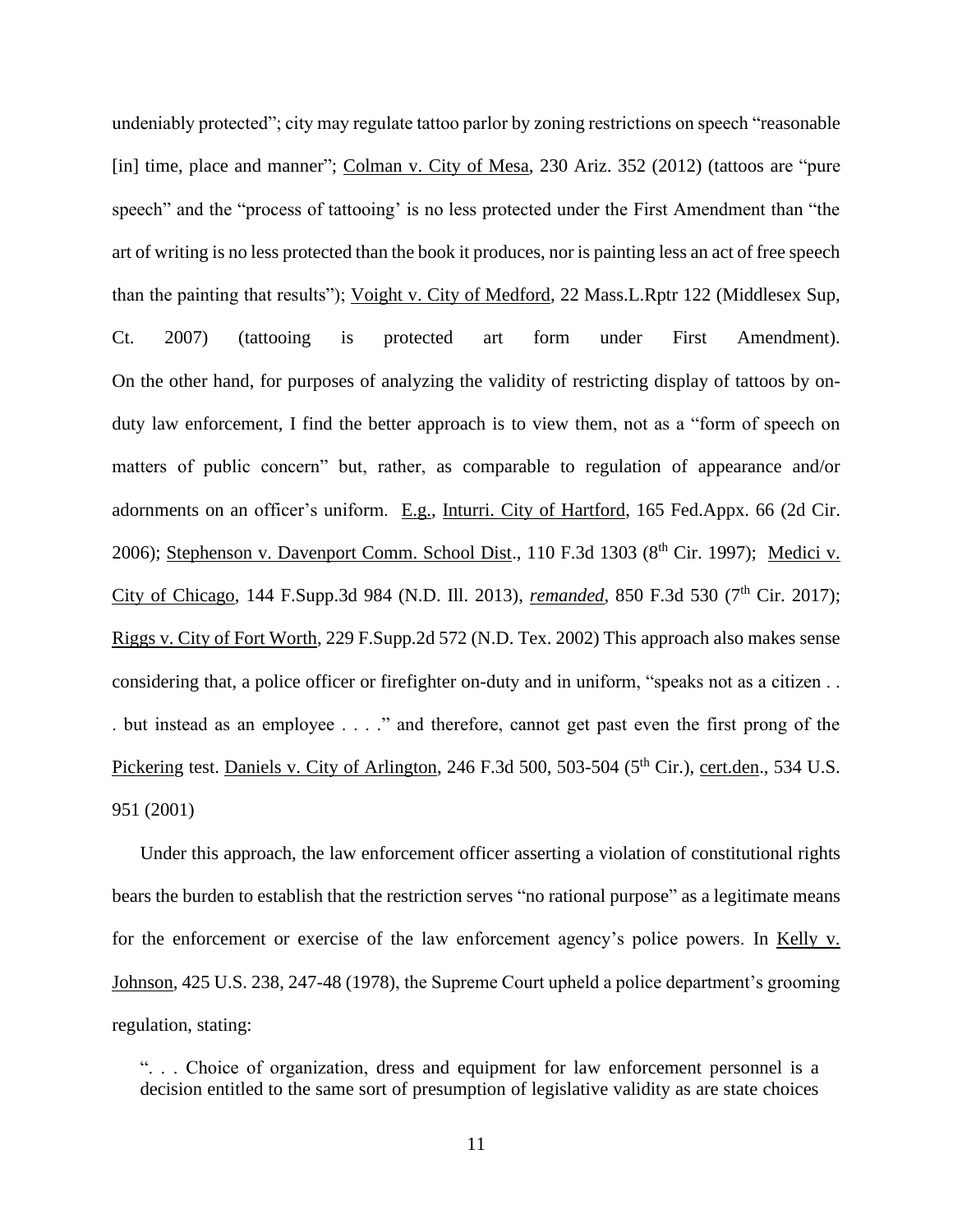designed to promote other aims within the cognizance of the State police power . . . [T]he question is not, as the Court of Appeals conceived it to be, whether the State can "establish" a "genuine public need" for the specific regulation. It is whether respondent [police officer] can demonstrate that there is no rational connection between the regulation, based as it is on the county's method of organizing its police force, and the promotion of safety of persons and property. [Citations]"

". . . Neither this Court, the Court of Appeals, nor the District Court is in position to weigh the policy arguments in favor or against a rule regulating hairstyles as part of regulations governing a uniformed civilian service. . . .This choice may be based on a desire to make police officers readily recognizable to members of the public or a desire for the esprit de corps which such similarity is felt to inculcate within the police force itself. Either one is a sufficiently rational justification for regulations so as to defeat respondent's [police officer's] claim . . . ."

See also DePhilippis v. United States, 567 F.2d 341, 344 (7<sup>th</sup> Cir. 1977) (Pell, C.J, dissenting)

(court should continue order granted pre-Kelly v. Johnson enjoining U.S. Marine Corp from

prohibiting reservists to wear wigs to cover long hair, citing Justice Jackson's observation that:

"judges are not given the task of running the Army" in Orloff v. Willoughby, 345 U.S. 83, 93

 $(1951)$ 

Indeed, because a law enforcement officer on-duty and in uniform is a symbol of the state police power, restrictions that might be improper for private employers to impose on their employees are justified, indeed even compelled because of the public image that a law enforcement officer projects. For example, in Daniels v. City of Arlington, 246 F.3d 500, 503-504 ( $5<sup>th</sup>$  Cir.), cert.den., 534 U.S. 951 (2001), the U.S. Court of Appeals upheld the city's "no pins" policy, that prevented police officers from displaying any form of pins on their uniforms, even a small gold cross that symbolized an officer's evangelical Christian faith:

" '[a] police officer's uniform is not a forum for fostering public discourse or expressing one's personal beliefs . . .' . . .

"The content of [the officer's] speech – conveyance of his religious beliefs – is intensely personal in nature. Its form melds with the authority symbolized by the police uniform, running the risk that the city may appear to endorse [the officer's] religious message."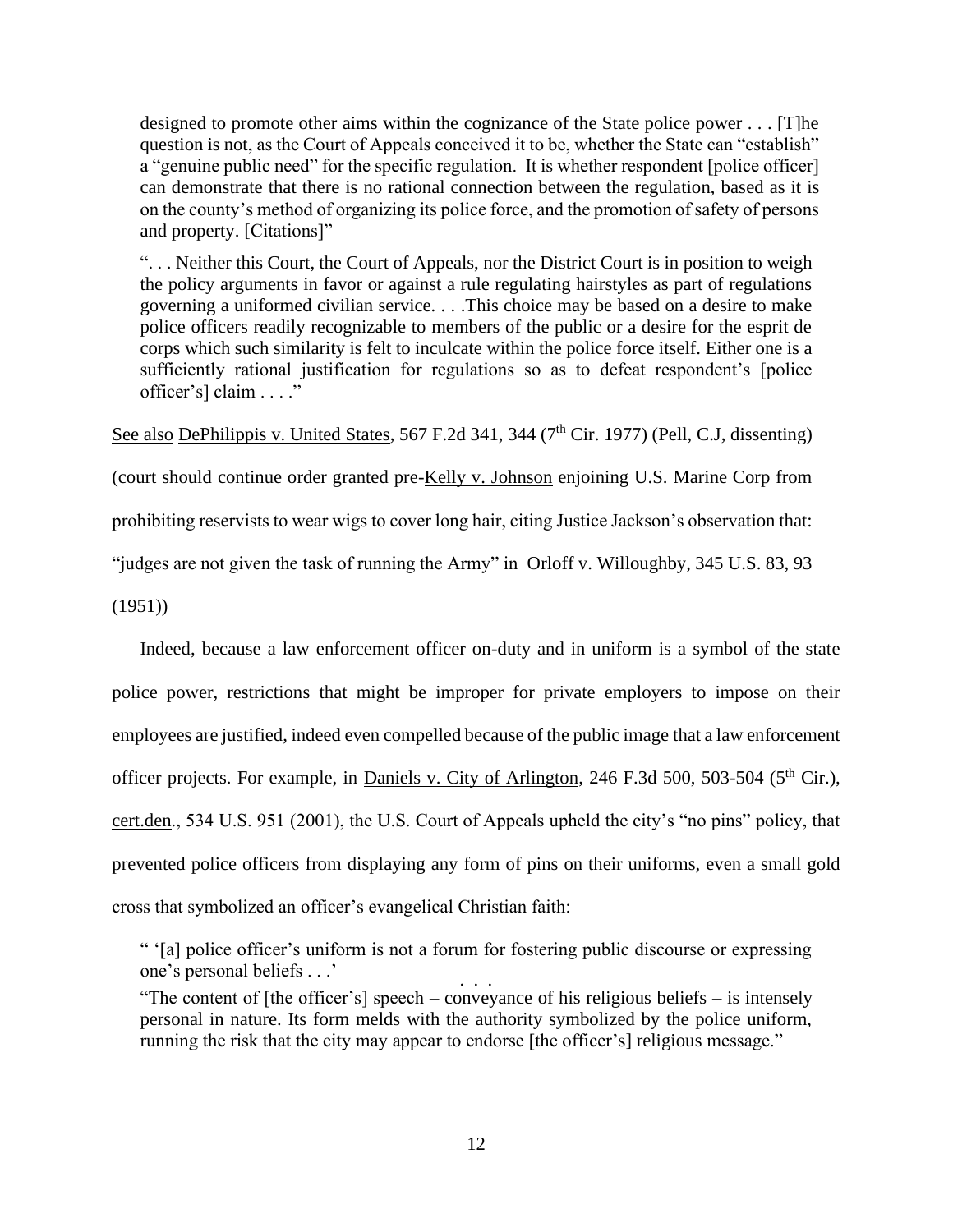Id. 246 F.3d at 502-504. See also, Risk v. Burgettstown Borough, 2007 WL 2782315 (W.D. Pa.) (prohibiting officer from wearing small cross pin as a sign of his strong Christian faith).

In weighing the rational interest of law enforcement agencies to promulgate a broad, preemptive policy under the police power to regulate the appearance of their officers while onduty and in uniform, it also bears notice, as the BFD Tattoo policy expressly recited, that tattoos involve a very wide range of symbolic images that the bearer may intend to convey one idea, or no idea, but which another person might misinterpret.

"Tattoos, as a form of personal expression, are frequently symbolic in nature. These symbols are often displayed without the use of words, which typically convey precise thought and meanings. Consequently, a tattoo's symbolic nature allows a viewer to attribute any particular meaning to that symbol. As such, the meaning of a single symbol can be easily misinterpreted. The idea that meanings of symbols can often be confused is demonstrated by the case of *Stephanson v. Davenport Community School District*, where a high school student's modest hand tattoo was interpreted as a gang symbol . . . While the student maintained that the cross, tattooed between her thumb and index finger, was not a religious or a gang symbol, her high school attributed its own meaning to the symbol. . . ."

Medici v. City of Chicago, 144 F.Supp.3d 984, 988-89 (N.D. Ill. 2013), *remanded*, 850 F.3d 530

(7th Cir. 2017). See also, Inturri v. City of Hartford, 365 F.Supp.2d 240, 244-47 (D.Conn. 2005),

*aff'd*, 165 Fed.Appx. 66 (2d Cir. 2006) (police officer's spider tattoos meant to be purely decorative but conveyed an unintended racist meaning to certain populations); Jucha v. City of North Chicago, 63 F.Supp.3d 820, 828 (N.D.Ill. 2014) ("regardless of a tattoo's content, merely having a tattoo can express a message to one's fellow members of society")<sup>5</sup>

Finally, the Appellant fairs no better under a "free speech" analysis as set forth in Pickering v. Board of Educ., 391 U.S. 563 (1968) and its progeny. As I concluded above, a law enforcement officer in uniform and on duty does not speak as a "citizen" within the meaning of the first prong

<sup>&</sup>lt;sup>5</sup> The evidence in the appeal is another example of how a particular tattoo may carry a one meaning to the person wearing the tattoo which no one else understands in the same way. For example, the Words "Deep Trouble' "INVA-SION" and Itsa-trap" may seem benign to the Appellant, but could invoke a fearful response in another person.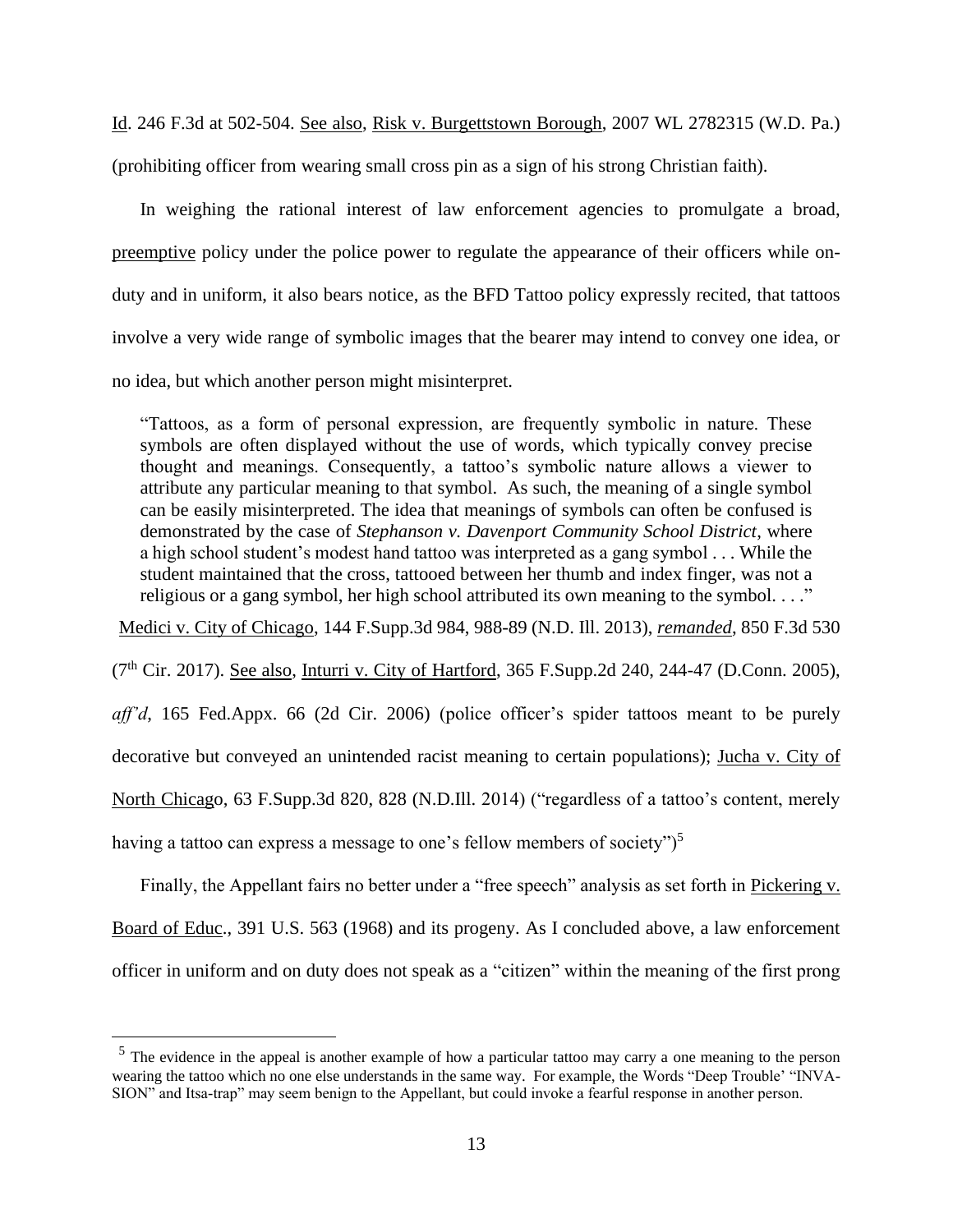of Pickering. See, e.g., Garcetti v. Ceballos, 547 U.S. 410 (2006)<sup>6</sup> Similarly, since there was no actual testimony to explain the matter of "public concern" on which the Appellant's tattoos were meant to express an opinion, the Appellant fails the second Pickering prong as well. Indeed, by his own admission, many of the tattoos represented his private "self-expression" about his favorite children's book, his family, or his interest in Star Wars films, a far cry from what is required to establish speech on a topic of "public concern". See, e.g., Connick v. Myers, 461 U.S. 138 (1983). Moreover, even if one or more of the Appellant's body markings could arguably be considered to address matters of "public concern", most of them patently do not, so the Appellant's case also founders on the Mt. Healthy 'but for" test. See Mt. Healthy City School Dist., 429 U.S.274 (1977) Lastly, for the reasons fully explored above, the BFD has met it burden to show a legitimate governmental interest served by the BFD Tattoo Policy, which includes, in particular, the interest in maintaining public trust while serving a vulnerable population, the importance of maintaining good order and discipline, and the public safety issues that preclude allowing a firefighter to cover his tattoos while on-duty and wearing his uniform.<sup>7</sup>.

### Equal Protection Under the Fourteenth Amendment

The Appellant makes what amounts to a "class of one" equal protection argument, asserting that the BFD Tattoo Policy violates the Equal Protection Clause of the Fourteenth Amendment to the U.S. Constitution because it only applies to new hires and treats similarly situated existing

<sup>&</sup>lt;sup>6</sup> I am not persuaded by the Appellant's argument that, as an applicant for a public safety position, he is speaking as a 'citizen". The point of the BFD policy is to disclose the duties of an applicant as a uniformed fire service officer upon appointment. It is wrongheaded to evaluate the validity of the restrictions except as they apply to the ability to comply with those restrictions as an on-duty firefighter. See Scavone v. Pennsylvania State Police, 501 Fed.Appx. 179 (3d Cir. 2012)(state police applicant); Willingham v. Macon Teleg. Pub.Co., 507 F.2d 1084 ( $5<sup>th</sup>$  Cir. 1975 (job applicant)

 $<sup>7</sup>$  I do not overlook that, in the current COVID environment, it is likely that BFD firefighters now, temporarily, may</sup> be using PPE equipment that would possibly cover some (but not all) of the areas displaying the Appellant's tattoos. That does not provide sufficient reason to impugn the justification and validity of the BFD Tattoo Policy as established by the evidence and set forth in this Decision.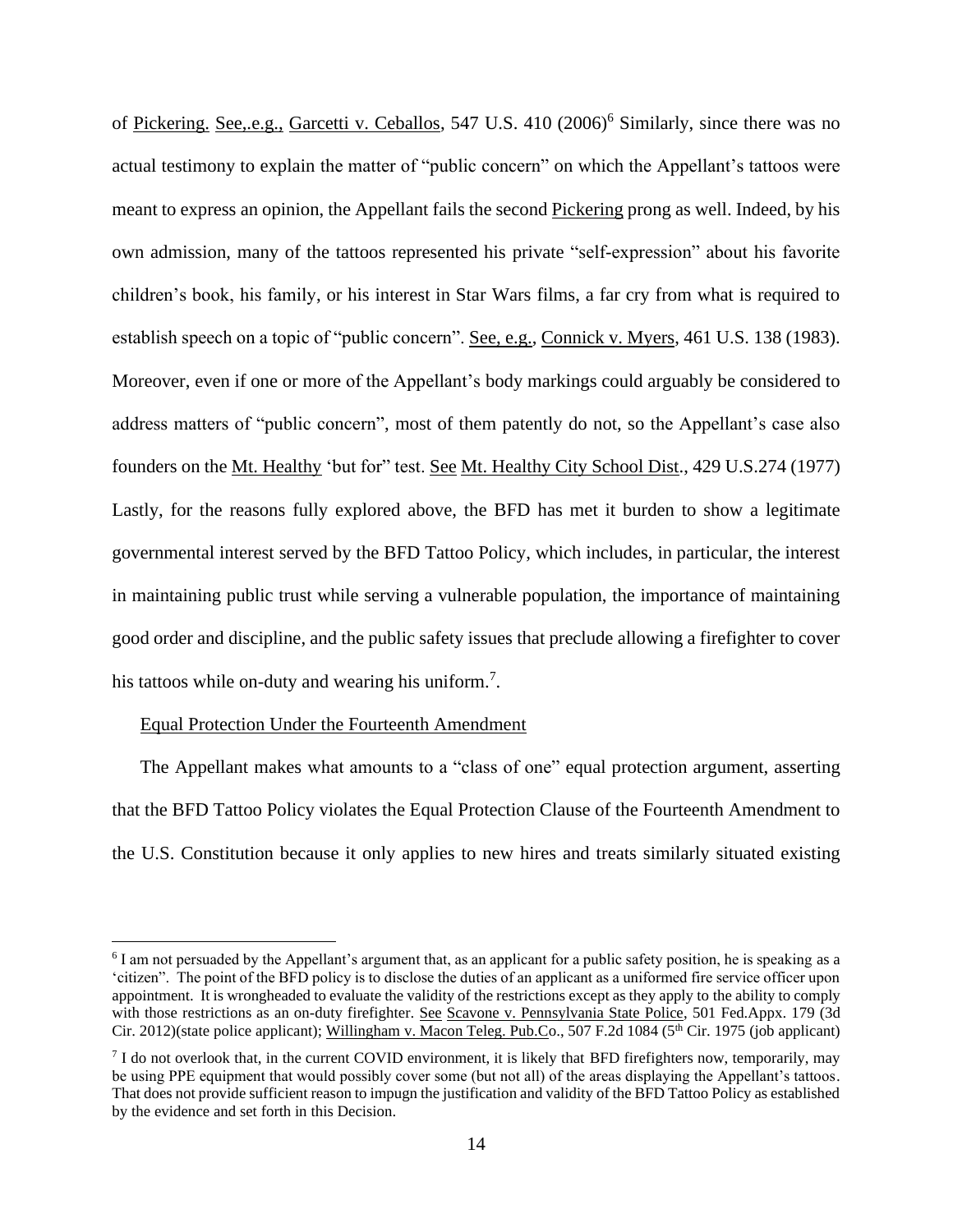BFD firefighters differently. This claim can be addresses more summarily.<sup>8</sup> First, the "class of one" theory does not apply in the public employment context. Engquist v. Oregon Dep't of Agriculture, 553 U.S. 591 (2008). Second, a "class of one" equal protection claim requires that the Appellant must show that he has been "intentionally treated differently from others similarly situated and that there is no rational basis for the difference in treatment" which means that a government official acts "with no legitimate reason" for the decision. See Village of Willowbrook v. Olech, 528 U.S. 562, 564 (2000); Giordano v. City of New York, 274 F.23d 740, 750-52 (2d Cir. 2001). Here, the BFD applied the BFD Tattoo Policy uniformly to all candidates, bypassing several other candidates in addition to Mr. Machen for non-compliance with the policy. Third, while it is true that the policy is not being applied to current BFD firefighters, and several currently employed firefighters have tattoos that do not comply with the policy, the BFD stated a legitimate reason for limiting the BFD Tattoo Policy to candidates only, namely, it is prohibited, for the time being, from enforcing such a policy against current members under the terms of the collective bargaining agreement with the firefighters' union. See Scavone v. Pennsylvania State Police, 501 Fed.Appx. 179 (3d Cir. 2012) (rejecting state police applicant's equal protection claim); Tuskowski v. Grffin, 359 F.Supp.2d 225 (D.Conn. 2005). Indeed, grandfathering a new public safety requirement is a recognized justification for distinguishing among employees under civil service law. See, e.g., Personnel Administration Rules, PAR.23 Smoking Prohibition Rule (effective prospectively 10/6/1988). See also Jucha v. City of North Chicago, 63 F.Supp.3d 820 (N.D. Ill. 2014) (rejecting tattoo artists equal protection claim for being treated differently than others who were grandfathered under the zoning policy)

## **CONCLUSION**

<sup>&</sup>lt;sup>8</sup> The Appellant does not seriously argue, as there is no basis to do so, that he has a viable equal protection claim under a "protected class" or "selective enforcement" theory. (Appellant's Post-Hearing Proposed Decision, pp. 18-24)